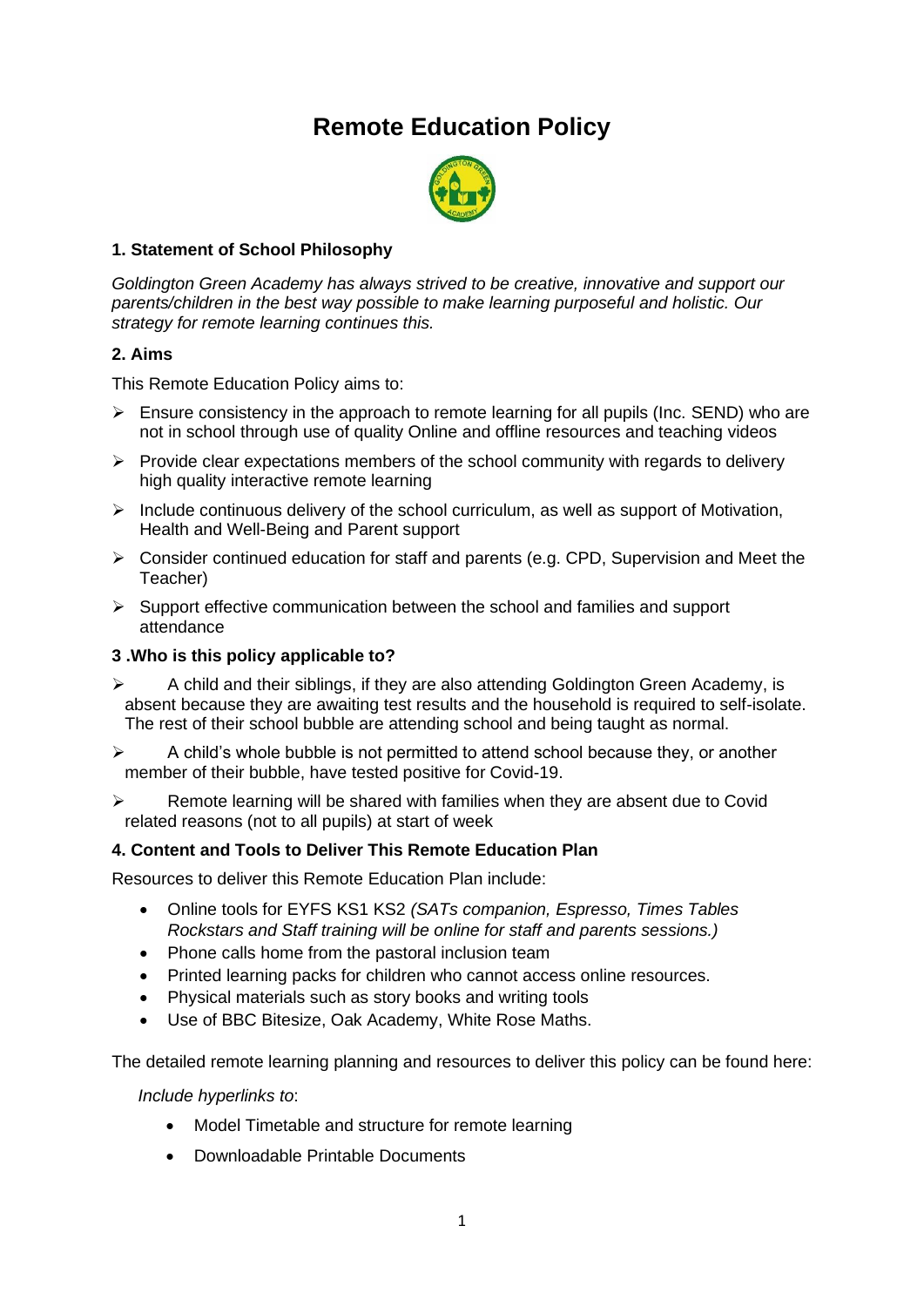- Curriculum resources
- Teacher Code of Conduct for Phone calls.
- End User Agreements for Google classroom.

#### **5. Home and School Partnership**

Goldington Green Academy is committed to working in close partnership with families and recognises each family is unique and because of this remote learning will look different for different families in order to suit their individual needs.

Goldington Green Academy will provide an online training session and induction for parents on how to use Google Classroom as appropriate and where possible, provide personalised resources.

Where possible, it is beneficial for young people to maintain a regular and familiar routine. Goldington Green Academy would recommend that each 'school day' maintains structure

We would encourage parents to support their children's work, including finding an appropriate place to work and, to the best of their ability, support pupils with work encouraging them to work with good levels of concentration.

Every effort will be made by staff to ensure that work is set promptly. Should accessing work be an issue, parents should contact school promptly and alternative solutions may be available. These will be discussed on case-to-case basis.

All children sign an 'Acceptable Use Policy' at school which includes e-safety rules and this applies when children are working on computers at home.

#### **6. Roles and responsibilities**

#### **Teachers**

*The suggested responsibilities below relate to where a whole class/bubble is isolating and would be reduced when it is fewer children isolating and the majority of the class are in school.*

Goldington Green Academy will provide a training session and induction for new staff on how to use Google Classroom.

When providing remote learning, teachers must be available between 8.30am and 3.30pm (with a lunch break).

If they are unable to work for any reason during this time, for example due to sickness or caring for a dependent, they should report this using the normal absence procedure.

When providing remote learning, teachers are responsible for:

- Setting work:
	- o Teachers will set work for the pupils in their classes.
	- $\circ$  Key Stage 1: 3 hours a day on average across the cohort, with less for younger children •
	- o Key Stage 2: 4 hours a day •
	- $\circ$  The work set should follow the usual timetable for the class had they been in school, wherever possible
	- o Weekly/daily work will be shared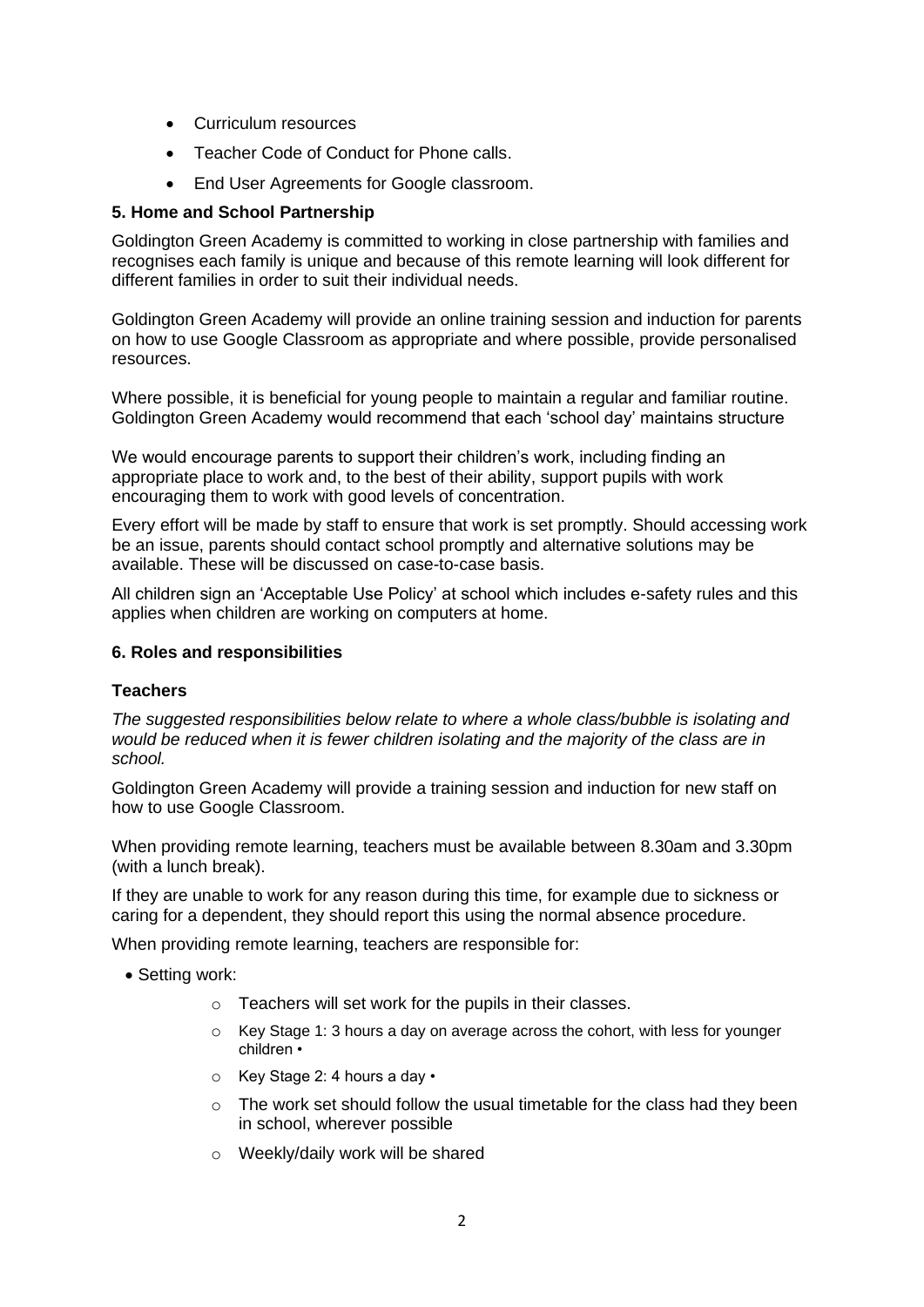- o Teachers in Early Years to Year 6 will be setting work on *Google Classroom*. Acorns and Pre school will use Zoom for live sessions and send videos via Wetransfer links as appropriate.
- Providing feedback on work:
	- o Reading, writing and maths work, all completed work submitted by 1pm to be guaranteed teacher response and comments by 5pm. Please note that this is only applicable where a whole class/bubble is isolating. In the case that the class teacher is still teaching some children in school, feedback will be given within 24 hours.
	- o All curriculum tasks submitted back to the teacher will be feedback on at least weekly.
	- $\circ$  Next step feedback should be given on extended pieces of writing in order to let children know how they can improve their writing.
- Keeping in touch with pupils who are not in school and their parents:
	- $\circ$  If there is a concern around the level of engagement of a pupil/s parents should be contacted via phone to access whether school intervention can assist engagement.
	- $\circ$  All parent/carer emails should come through the school admin account (admin@goldingtongreenacademy.co.uk) or the teacher's work email available on the school website.
	- o Any complaints or concerns shared by parents or pupils should be reported to a member of SLT– for any safeguarding concerns, refer immediately to the DSL.

# **Online Safety**

Pupils are likely to be spending more time online during this period, either for school work or for entertainment. Teachers are mindful that when setting work, it must not always be screen-based.

Onsite: The School continue to have appropriate filtering and monitoring systems in place in school.

Offsite: Where staff are interacting with children online, they will continue to follow our existing Staff Code of Conduct and the Acceptable User policy.

Rules for Remote Learning:

• Personal email or other social media accounts must not be used for communication between pupils and staff. All communication should be through school accounts.

• Only video communication through Office 365, e.g. Google Classroom, or Zoom will be endorsed or approved by the school.

• Any video communication should take place between 9.00am – 3.00pm, unless with prior permission from a member of SLT.

• Teachers should be professionally dressed and the background should be appropriate for professional use.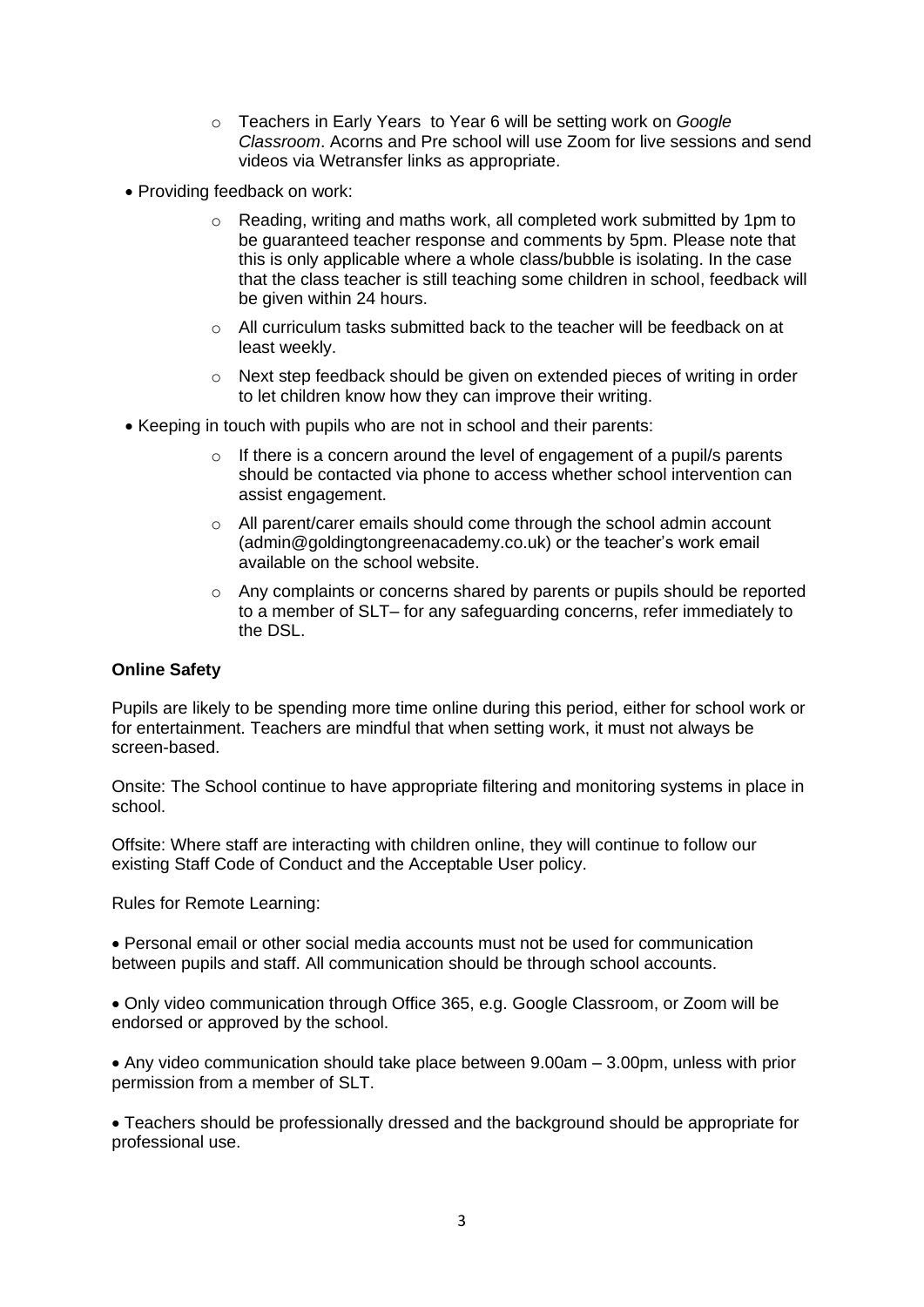• Children should have their cameras switched on so staff can monitor who is present and that behaviour is appropriate.

• No recordings of live lessons involving pupils should be made or shared by pupils or parents. A teacher can, however, record and share a video of themselves for teaching purposes, but these must adhere to strictly to DfE teachers' standards. Teachers will also record live lessons for safeguarding purposes. These may be stored in the Live Learning Folder on the school network.

Unless needed in the lesson or assembly, chat functions will be turned off by teachers. If they are used, they will be actively monitored and at the end of the session, cut and paste will be used to save a record of these. Any children using the function inappropriately will be muted.

• If in doubt, always consult the DSL. Staff will continue to be alert to signs that a child may be at risk of harm online, and act on any concerns immediately.

- Teachers must always ensure their screen is locked if they leave their laptop unattended at anytime.
- Only school laptops should be used for school based working at home or at school.

# **Teaching Assistants**

Teaching assistants must be available during their contracted working hours.

If they are unable to work for any reason during this time, for example due to sickness or caring for a dependent, they should report this using the normal absence procedure.

During the school day, teaching assistants must complete tasks as directed by a member of the SLT.

# **Senior Leaders**

Alongside any teaching responsibilities, senior leaders are responsible for:

- Co-ordinating the remote learning approach across the school including daily monitoring of engagement.
- Monitoring the effectiveness of remote learning –such as through regular meetings with teachers and subject leaders, reviewing work set or reaching out for feedback from pupils and parents
- Monitoring the security of remote learning systems, including data protection and safeguarding considerations

# **Designated safeguarding lead**

The DSL is responsible for managing and dealing with all safeguarding concerns. For further information, please see the Safeguarding and Child Protection Policy.

# **The SENCO**

Liaising with Techies to ensure that the technology used for remote learning is accessible to all pupils and that reasonable adjustments are made where required.

• Ensuring reasonable endeavours are in place to support pupils with EHC plans continuing to have their needs met while learning remotely, and liaising with the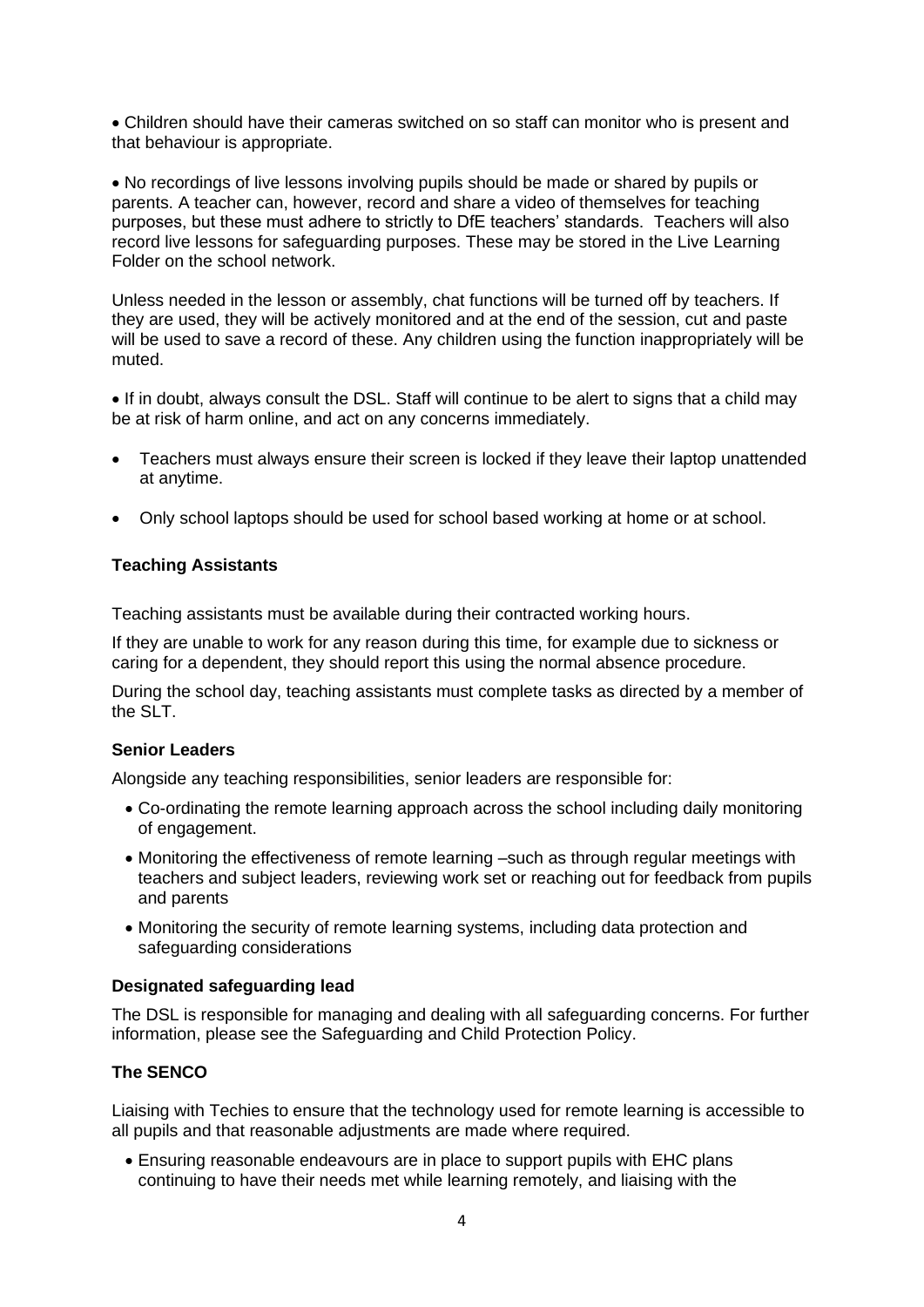headteacher and other organisations to make any alternate arrangements for pupils with EHC plans and IPPs

- Identifying the level of support
- We recognise that some children with additional needs, such as those in our Autism Provision, may find accessing online learning difficult. In this situation, our SENDCO Miss Clay and the class teacher will work with families to provide suitable resources for learning.

#### **The SBM**

- Ensuring value for money when arranging the procurement of equipment or technology.
- Ensuring that the school has adequate insurance to cover all remote working arrangements.

#### **Pupils and parents**

Staff can expect pupils learning remotely to:

- Complete work to the deadline set by teachers
- Seek help if they need it, from teachers
- Alert teachers if they're not able to complete work

Staff can expect parents with children learning remotely to:

- Make the school aware if their child is sick or otherwise cannot complete work
- Seek help from the school if they need it if you know of any resources staff should point parents towards if they are struggling, include those here
- Be respectful when making any complaints or concerns known to staff
- Supervise children during live sessions to ensure that their behaviour is appropriate.

# **Governing Board**

The governing board is responsible for:

- Monitoring the school's approach to providing remote learning to ensure education remains as high quality as possible
- Ensuring that staff are certain that remote learning systems are appropriately secure, for both data protection and safeguarding reasons

# **7. Links with other policies and development plans**

This policy is linked to our:

- Safeguarding / Child protection policy
- Remote Education Policy
- Behaviour policy
- Data protection policy and privacy notices
- Online safety acceptable use policy
- Code of Conduct for Phone calls